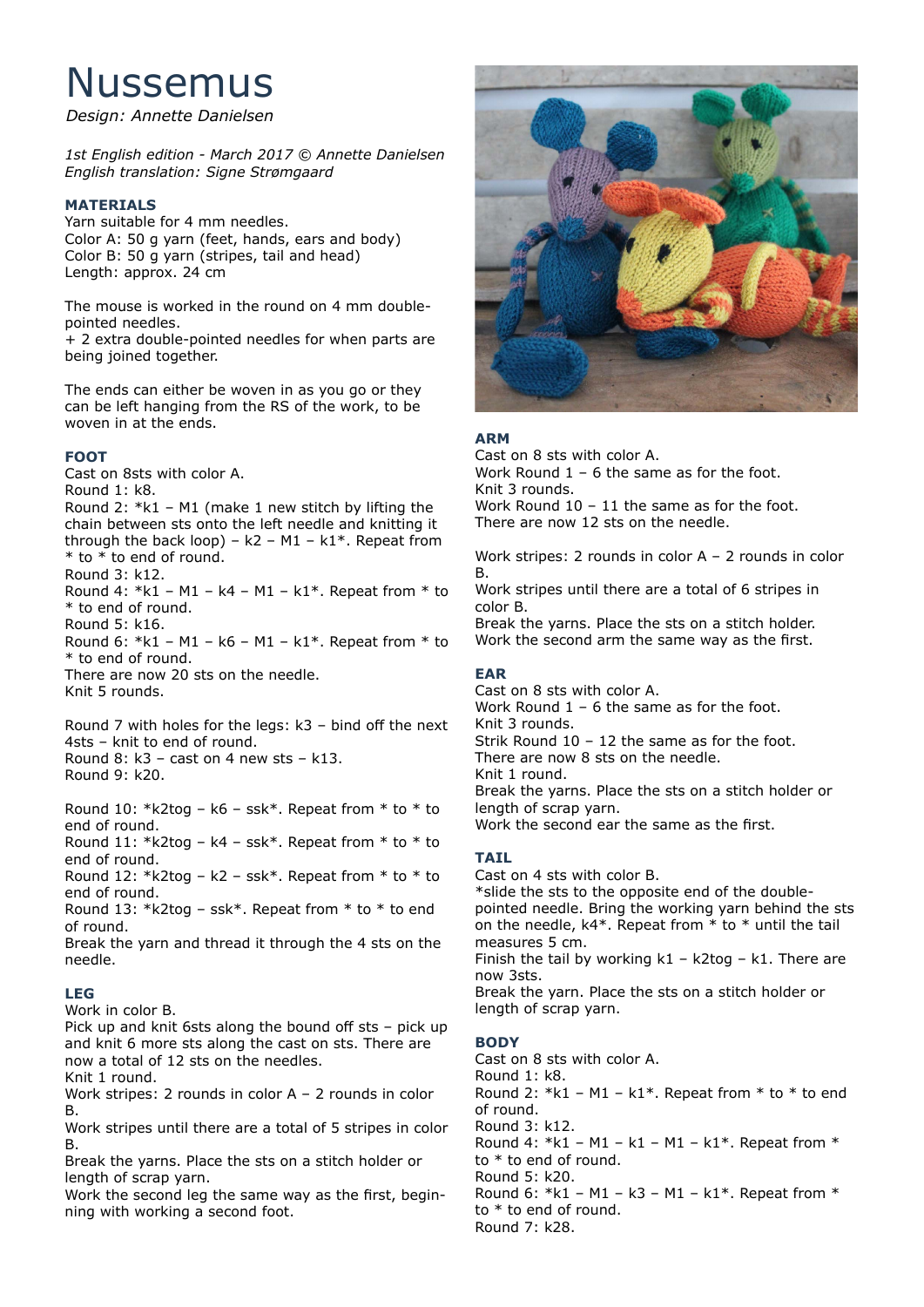Round 8:  $*k1 - M1 - k5 - M1 - k1*$ . Repeat from  $*$ to  $*$  to.

There are now 36 sts on the needle.

Place the sts for the first leg on 2 double-pointed needles, so the first 3 sts and the last 3 sts are on the same needle. The middle 6 sts of the round are on the second needle.

Round 9:

Knit 2 sts of the body.

Hold the 2 needles with the leg sts parallel to each other and hold them in front of the body sts, so the foot is pointing to the right.

Join the leg to the body by knitting through the first stitch on both the front and back needle holding the leg sts as well as the next stitch on the body - a total of three sts are knitted together. Continue in this way until all of the leg sts have been knit.

Knit the next 11 sts of the body - the bottom of the mouse.

Then join the second leg to the body the same way as the first. This time, make sure the foot is pointing left in stead of right.

Knit the last 11 sts of the round.

Round 10:  $*k1 - M1 - k7 - M1 - k1*$ . Repeat from  $*$ to \* to end of round.

Round 11: k44.

Round 12:  $*k1 - M1 - k9 - M1 - k1*$ . Repeat from  $*$ to \* to.

There are now 52 sts on the needle. Knit 3 rounds.

Place the 3 tail sts on a needle.

1st decrease round: k2tog, k9, ssk, k2tog, k3, knit the tail onto the body across the next 3 sts the same way as the legs, k3, ssk,  $[k2top, k9, sk]$  twice = 44m.

#### Knit 3 rounds.

2nd decrease round: \*k2tog – k7 – ssk\*. Repeat from \* to \*. There are now 36 sts on the needle. Knit 3 rounds.

3rd decrease round: \*k2tog – k5 – ssk\*. Repeat from \* to \*. There are now 28 sts on the needle.

Knit 3 rounds.

4th decrease round: \*k2tog – k3, ssk\*. Repeat from \* to \*. There are now 20 sts on the needle.

#### Knit 3 rounds.

Place both arms on 2 needles each, so that the first 6 sts of the round are on the first needle and the last 6 sts are on the second needle.

Next round: Knit the first arm onto the body on the first 6 sts of the round, k3, knit the second arm onto the body across the next 6 sts, knit the last 5 sts.

Stuff the body of the mouse by pulling out 2 meters of yarn from the color A skein to finish the remaining knitting with. Break the yarn and use the rest of the color A yarn to stuff the body of the mouse with.

Continue knitting the now stuffed body. 5th decrease round: \*k2tog, k1, ssk\*. Repeat from \* to \*. There are now 12 sts on the needle.

6th decrease round: k2tog, k5, ssk, k3.

There are now 10 sts on the needle.

Break the yarn. Place the sts on a stitch holder or

length of scrap yarn.

#### **HEAD**

Cast on 8 sts with color B. The beginning of the head is the neck. Work the same as for the body until there are 36 sts on the needle.

Place the ears on 2 needles each, so the first 4 sts of the round are on the first needle and the last 4 sts are on the second needle.

Next round: k8, knit the first ear onto the head across the next 4 sts, k3, knit the second ear onto the head across the next 4 sts, knit the last 17 sts of the round. Knit 2 rounds.

Place the sts from the body onto 2 needles, so that the first stitch of the round  $+$  the last 4 sts are on the first needles and the 5 middle sts are on the second needle.

Next round: k29, knit the body onto the head across the next 5 sts, by placing the 2 needles with the body in front of the head so the ears are pointing in the same direction as the tail, knit the last 2 sts.

Work the 1st decrease round of the head the same as the 3rd decrease round of the body. Knit 5 rounds.

Work the 2nd decrease round of the head the same as the 4th decrease round of the body. Knit 5 rounds.

Stuff the head of the mouse by pulling out 1 meter of yarn from the color B skein to finish the remaining knitting with. Break the yarn and use the rest of the color B yarn to stuff the head.

Work the 3rd decrease round of the head the same as the 5th decrease round of the body.

Knit 1 round. Break color B. Work in color A. Knit 2 rounds. K2tog across all remaning sts. There are 6 sts remaining. Break the yarn and thread it through the 6 sts on the needle.

**FINISHING**

Weave in the ends. Hide the ends inside the mouse. Give the mouse embroidered and a small cross for a belly button.

#### **NOTES**

Questions for the pattern are answered at: www.AnnetteD.dk

Filcolana is sponsoring the yarn for the Nussemus (cuddle mouse).

As long as there is more yarn, it can be fetched from the designated pick up points at the local yarn shops, where the finished mice can be handed in as well.

Many yarn shops across Denmark have chosen to help. This makes us very happy. The adresses for the participating shops can be found